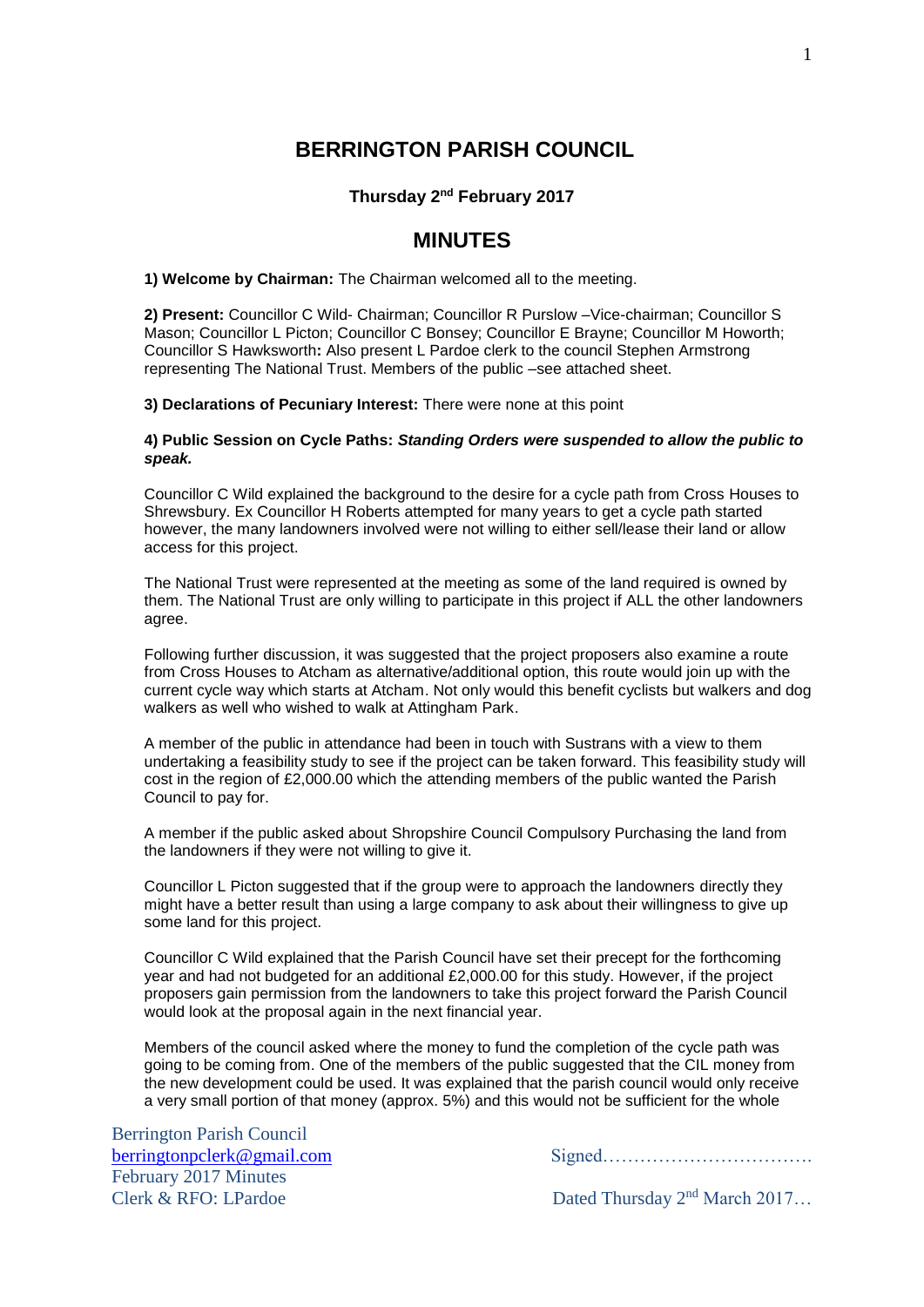project. The Parish Council currently has a list of priorities within the parish to look at for spending this money when it is received. These monies were not yet allocated to any particular project. It was pointed out that any CIL monies were unlikely to come forward in the next financial year, possibly two. Any decision on the spending of CIL monies would be consulted upon.

A member of the public said that they wanted to vote on how these monies were spent. It was explained that members of the public could speak in the public session of the meeting to put their case but the voting and final decisions would be made by Parish Councillors.

*Standing Orders were reinstated. Members of the public then left the meeting.*

**5) Confirmation and acceptance of the minutes from 5<sup>th</sup> January 2017: It was agreed that** these were a true and accurate record if the meeting: proposed by Councillor R Purslow; seconded by Councillor E Brayne and agreed by all members present.

**5) Matters arising:** clerk reported that she has contacted the British Heart Foundation regarding some CPR training. She was waiting for a call back from one of their trainers.

**6) Police Report**: The clerk had not received a report but would forward it as soon as it was received.

#### **7) Highway Matters;**

- Councillor Mason reported that there was still a massive puddle at the King Street Crossroads. Clerk to contact Colin Blower to get him to sort it out.
- On the A458 opposite the entrance to Lower Cross outside The Hollies on the main carriageway the patching that was done before is breaking up and needs redoing.
- Also Opposite the Bell in the pavement to Lower Cross where Severn Trent were working on the main from No 17 there is still their waste on the road. Clerk to report this to Severn Trent and also Ffion Horton at Shropshire Council and Tim Sneddon

#### **8) Financial Matters:**

i) Bank Reconciliation for Month End January 2017.It was agreed to accept the Bank Reconciliation as presented by the clerk: proposed by Councillor R Purslow; seconded by Councillor L Picton and agreed by all members present.

ii) Accounts for payment: -

| 1075                  | L Pardoe        | Expenses             | 48.40  |
|-----------------------|-----------------|----------------------|--------|
| 1076                  | <b>HMRC</b>     | <b>PAYE</b>          | 33.60  |
| 1077                  | <b>WH Powis</b> | Hedgecutting         | 102.00 |
| <b>Standing Order</b> | L Pardoe        | Salary               | 358.21 |
| 1078                  | E-on            | Maintenance contract | 345.30 |
|                       |                 | Total                | 887.51 |

It was agreed to pay the accounts as presented by the clerk proposed by Councillor R Purslow; seconded by Councillor L Picton and agreed by all members present.

Iii) Council to consider quotes for replacing carpet in Community Centre. After discussion it was agreed to give the contract to Bob Smith to put carpet tile in all three rooms; proposed by Councillor M Howorth; seconded by Councillor C Bonsey and agreed by all members present. iv)Council to consider grass cutting quotes for the parish. After discussion it was agreed to give the contract to Sean Bott for the grass cutting in the Parish. Clerk to inform Sean of this.

## **9) Planning Matters:-**

Council to consider new applications:

Berrington Parish Council February 2017 Minutes

[berringtonpclerk@gmail.com](mailto:berringtonpclerk@gmail.com) Signed…………………………….

Clerk & RFO: LPardoe Dated Thursday 2<sup>nd</sup> March 2017…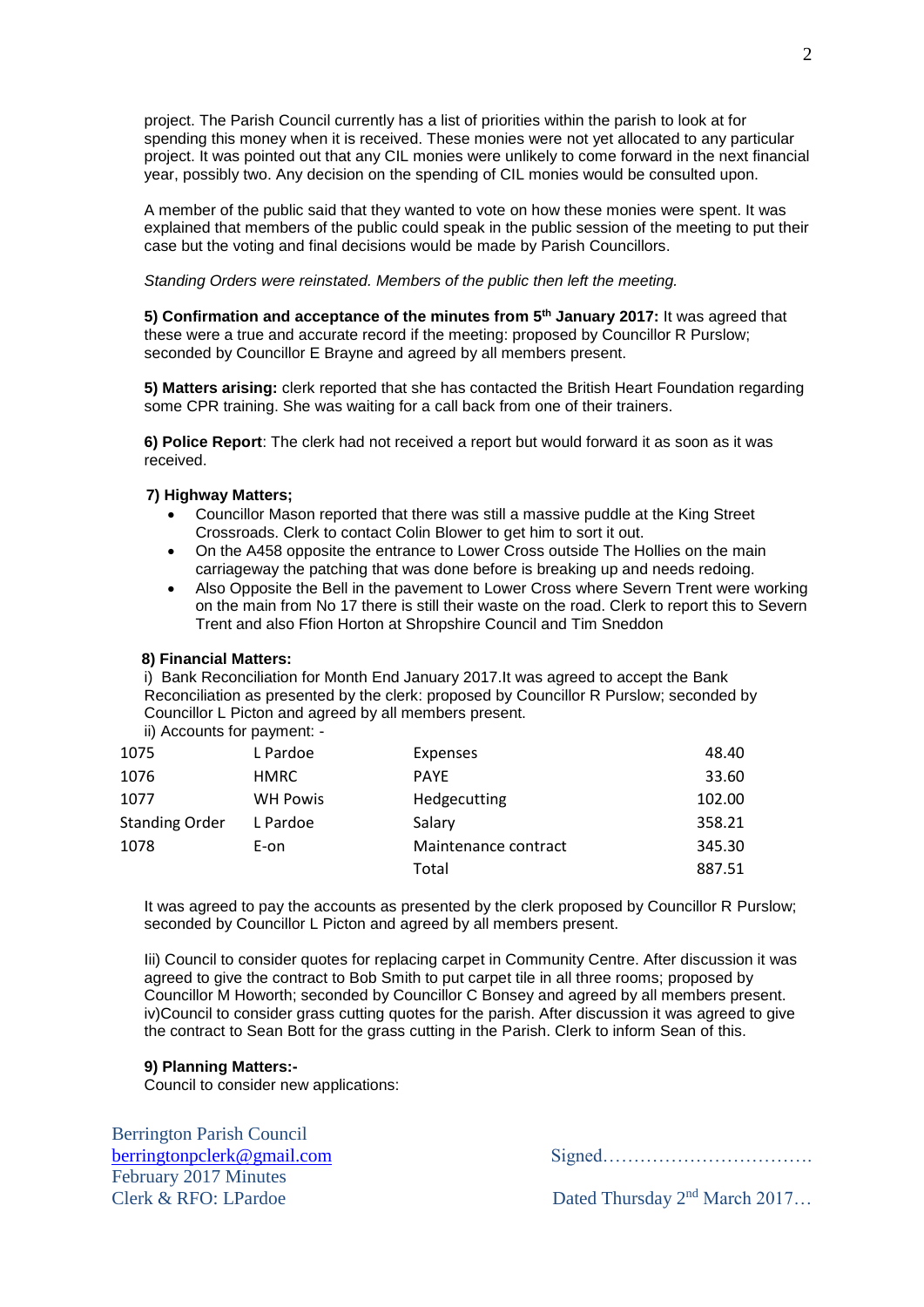- Reference: 16/03210/FUL: Address: Proposed residential development land to the South of Crosshouses, Shrewsbury Awaiting decision
- Reference:16/04591/FUL Address: proposed residential land at Barn at Betton Abbots Farm, Betton Abbots, Shrewsbury, Shropshire.SY5 6JD Proposal: Conversion of a traditional agricultural barn into 2 no dwellings and installation of a package treatment plant. Awaiting decision
- Reference: 16/04562/OHL Address: Adj Cronkhill Cottages, Cross Houses, Shrewsbury, Shropshire Proposal: Installation of 2 single poles beneath the existing 33KV line. *Permission granted*

## **Council to consider new planning applications:**

 Reference: 17/00119/DIS Address: Land west of The Bell Cross Houses, Shrewsbury Proposal: Discharge of conditions3 (Tree Protection), 4 (Surface Water Drainage), 6 Materials and 7 (Hard and soft landscaping) attached to previously approved permission 15/01774/FUL for the erection of 6 no dwellings with associated driveway and parking (Allowed on appeal). No comment

## **Council to consider any new applications received after 24th January 2017**

**Council to consider proposed name for new development in Crosshouses.** After discussion the following names were suggested by the members for the Crosshouses development:

Woodland Way: Old Station Road ;Brazier Way; Brazier Road ; Rideout Way ; Rideout Road.

For the development at Weeping Cross South of Oteley Road, it was suggested that Oteley Way be considered.

## **10) Council to discuss Revised Local Plan from Shropshire Council and respond.**

Councillor C Wild outlined the process and the Local Plan, after discussion it was agreed that the Parish Council wanted moderate growth with an urban focus.

## **11) Correspondence Received:** this was noted

#### **12) Parish Matters:**

- Report on unlawful construction of a garage at Gouters Crosshouses; Councillor Wild and the clerk has been in contact with Shropshire Council to try to get this matter sorted out.
- Report on fly tipping between King Street and Berrington. This had been reported and was now cleared up.
- It was reported that there is parking outside 22 High Cross Avenue was blocking the road and there were concerns that should an emergency vehicle need access they would not be able to get past. Clerk to write to residents and ask them to park in the Community Centre Car Park.
- There are concerns over the dog faeces which is being caused by a resident allowing a young 8 or 9 year old child walk a dog and they are not clearing up after it. Clerk to report this to Jane Salisbury the dog warden.
- The footpath that Fletchers have put down at the new development is very muddy and wet, the part where it slopes is a bit dangerous now. The clerk to contact Jonathan and speak to him to see if they can put some gravel down in this area.

Berrington Parish Council February 2017 Minutes Clerk & RFO: LPardoe Dated Thursday 2<sup>nd</sup> March 2017…

[berringtonpclerk@gmail.com](mailto:berringtonpclerk@gmail.com) Signed…………………………….